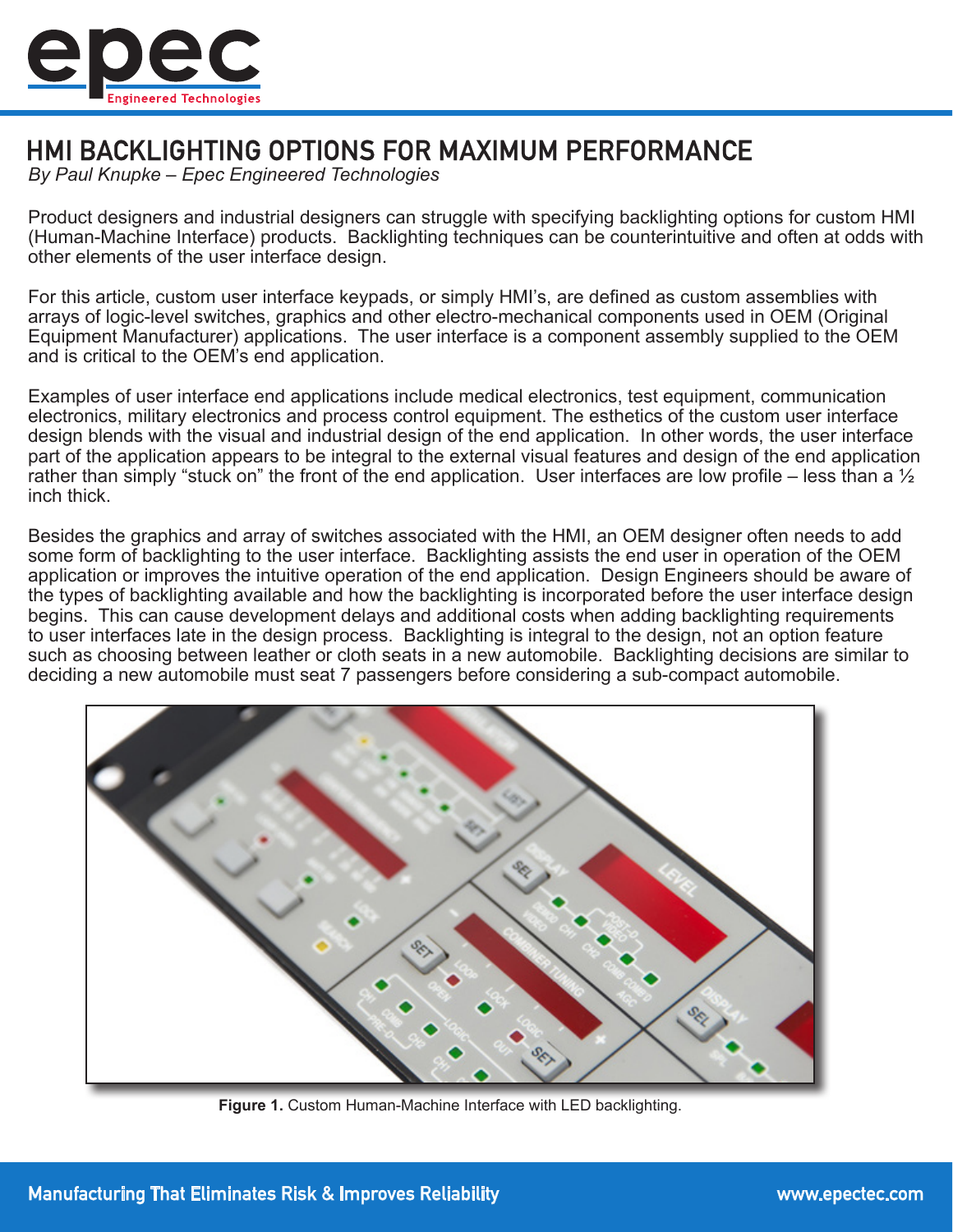

### **HMI Backlighting Functions**

Backlighting falls into three broad categories:

- 1. General backlighting of all user interface graphics or at least switch legends and icons so that the end user can operate the end application in very low ambient lighting.
- 2. Selective, controlled backlighting showing the end application's status such as operation mode or activated feature.
- 3. A combination of general backlighting and selective controlled backlighting.

General backlighting provides enough illumination to the user interface graphics so the end user can operate the end application but without being uncomfortable by looking at very bright illumination. Selective, controlled backlighting needs to be much brighter than general backlighting because the selective backlighting conveys information to the end user. End applications in high ambient light environments require high level selective backlighting to be seen. Combining general backlighting and selective backlighting seems to conflicting. However, the selective backlighting illumination level can be automatically adjusted by sensing the ambient light level to modify the selective backlighting illumination drive level to match low ambient light environments. In high ambient light environments, the selective backlighting is increased for the end user.

## **Backlighting Technologies**

Backlighting is accomplished using three major technologies:

- 1. Discrete LEDs
- 2. Electroluminescent (E/L) Lamps
- 3. Fiber Optic Lamps

*Discrete LEDs* are small packages with an integrated lens and mounted within or immediately behind the user interface. LEDs are available in single colors such as red, green, yellow, blue and white. Color shades between the primary colors are also available. Some LEDs have two different color semiconductor die mounted in the same package with separate drive connections. The two die can be energized separately emitting two different colors depending on which is energized. Both die can be energized at the same time producing a color that is viewed as a color wavelength between the two individual die. For example, a bicolor LED with red and green die will appear orange when both die are energized. The individual die are still only red and green but the eye sees both colors and averages the colors into orange.

Surface mounted chip LEDs can have a small lens to concentrate emitted light into a narrow beam. Most chip LEDs come with a "lens" with a 120 degree or more beam that offers little beam forming. In either case, when the LED is mounted close to a graphic overlay or other backlighted surface, the emitted beam pattern is very small and produces a visual "hot spot". The "hot spot" is ideal for small status windows on graphic overlays.

For general backlighting a larger area including graphics, text or other features, there is not enough distance from the LED for the beam to spread and backlight the large area. The situation can be helped slightly with a thin diffusion layer with a textured coating or embossed texture, but does not produce the desired even illumination. Using more LEDs to illuminate larger areas helps but still produces bright spots and shadows.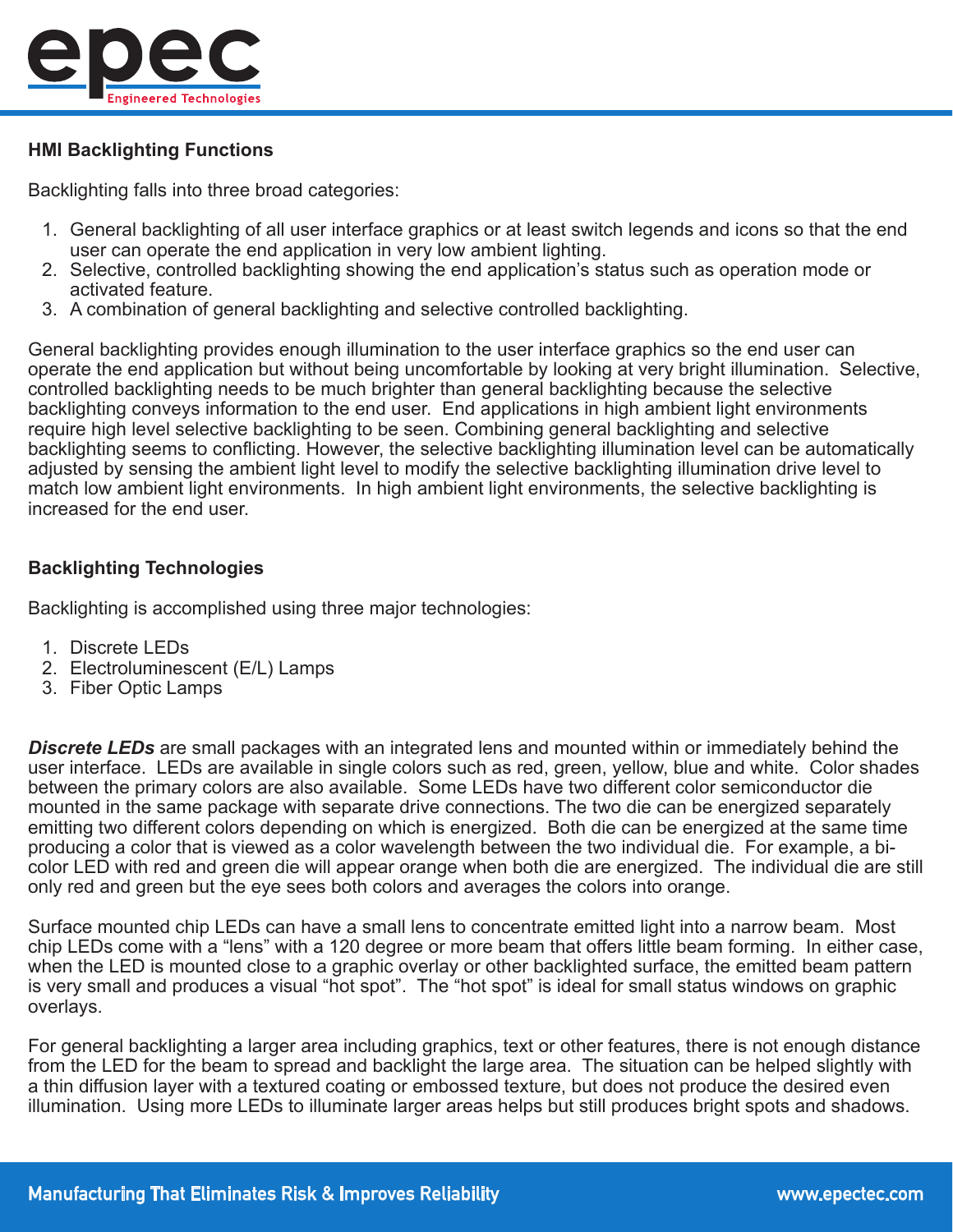

*Electroluminescent (E/L) lamps* offer advantages for backlighting large areas but are not suitable for selective backlighting such as status indicators. Electroluminescent lamps are very thin and are fabricated on a thin layer of plastic film with a thin transparent and conductive coating of indium tin oxide (ITO) or gold. The conductor material is sputtered onto the plastic film in such a thin layer that light can pass through the conductive layer with very little loss. A light producing phosphor layer is silk screened over the ITO or gold conductor layer in the areas that will be illuminated. The phosphor is encapsulated in micro glass beads. The phosphor areas are over printed with conductive silver polymer to provide the second electrode. The E/L lamp assembly is completed by laminating a plastic film layer over the exposed printed silver electrode as an insulator. The two electrodes are connected to the E/L lamp driver by a flexible tail off the edge of the lamp.

The phosphor is illuminated when an AC voltage is applied between the ITO or gold conductor and the screen printed silver conductor. The lighted surface is through the ITO or gold sputtered plastic film. Available E/L lamp phosphor colors are light red, light green, light yellow, light blue and aviation white. The E/L lamp produces exceptionally even light. Custom E/L lamps can be any size or shape and can include through holes. The electrical characteristics of the E/L lamp mimic a capacitor as there is no direct current path between the two electrodes because the phosphor is encapsulated in glass beads. However, the E/L lamp requires 80 to 120 VAC at 400 to 600 Hz to operate. The E/L lamp is cold to the touch when illuminated.



**Figure 2.** Fiber optic lamp at bundle end and ferrule.

*Fiber optic lamps* are a woven fabric of thin plastic strands that form a very thin, flat sheet. All of the strands in one axis exit one edge of the flat sheet and are gradually bundled into a tight, round end that is secured with a metal ferrule. The end of the fiber optic bundle is illuminated with a bright lamp. The light travels along the individual plastic strands as the reflective angle of the light is too small escape the strand. When the light reaches the woven part of the flat lamp, or the illuminated area, the radius of the weave creates a larger reflection angle allowing some of the light to escape. The fiber optic lamp is really a misnomer as the plastic strands act as a light pipe, not the light source. The surface of the fiber optic lamp is cool to the touch as the light source is remote from the surface of the lamp.

The fiber optic lamp illumination is very even. Color and brightness is controlled by the light source at the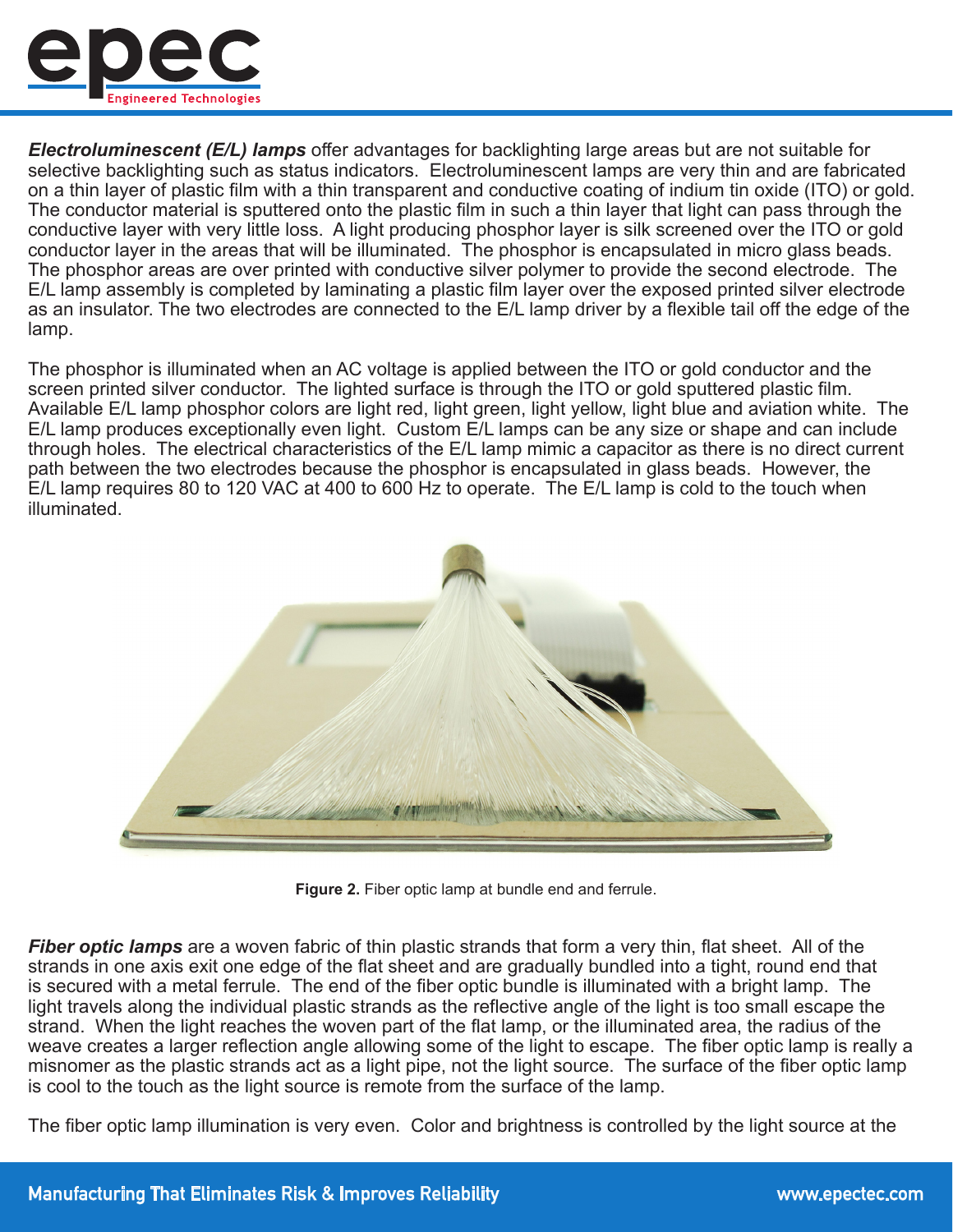

end of the fiber optic bundle. Constraints on light source size are virtually eliminated because the light source is not part of the user interface assembly.

Fiber optic lamps have some significant constraints due to their construction. Through holes in the illuminated portion of the woven fiber optic lamp block light on the opposite side of the through hole from the light source end. There is no light path around the hole. The geometry of the light pipe dictates that the fiber optic lamp width can narrow across the face of the lamp moving away from the light source end but fiber optic lamp width cannot increase across the face of the lamp moving away from the light source.

There is one other type of general backlighting technique that is available but doesn't lend itself to backlighting user interface keypads. That technique uses a plastic panel that is edge lighted with LEDs. Edge lighted panels are used often to backlight liquid crystal displays (LCD). The panel surface is molded or etched with a pattern that redirects the edge light traveling along the plastic panel toward the front of the user interface keypad. The edge lighted panel is not being considered in this article because the plastic panel is not flexible and must be mounted behind the user interface keypad. Various opaque parts of user interfaces prevent shadow free general backlighting.

#### **Human-Machine Interface (HMI) Construction Considerations**

Human machine interface keypads include the electrical switch contacts, support means for the electrical switch contacts, interconnecting circuitry, and often electro-magnetic interference (EMI) or electro-static discharge (ESD) shields. All of these elements are opaque to light traveling from the rear to the front of the user interface. Therefore, backlighting must be placed between the opaque elements and the front surface of the user interface. Discrete LEDs, E/L lamp and fiber optic lamp can be accommodated between the electrical switch contacts, shield and circuitry and the front of the user interface.

Another important consideration is the effect of the backlighting technique on the tactile or snap feel of the switch to the end user. If the backlighting technique is an E/L lamp or fiber optic panel, the user's finger pressure on the user interface used to push a switch must flex the E/L or fiber optic panel to close the switch contacts. The resistance to flexing caused by the E/L lamp or fiber optic panel will dampen the tactile fell. Without careful design consideration of all the interrelated elements, the user interface's tactile feel can be completely suppressed. If the OEM designer or industrial designer doesn't fully understand the relationship of all the design elements, they need to work with a user interface manufacturer that understands that the user interface assembly's design is more than a collection of parts.

When discrete status indicator LEDs and/or general backlighting for low ambient light environment are used together, light must be isolated to prevent cross-lighting. In other words, one light area should not be seen visually in another area. There must be a means of blocking light from one area to another area, sometimes referred to as cross-lighting. Experienced user interface manufacturers use a variety of methods to prevent light leakage.

#### **HMI Backlighting - Features and Cost Comparison**

Design Engineers always face the question of feature and cost comparisons. As with all feature decisions, the cost generally increases with adding features or requirements. Backlighting techniques have different features and costs and are summarized in the accompanying comparison table.

The most noticeable conclusion after studying the comparison table is discrete LEDs offer more "pros" than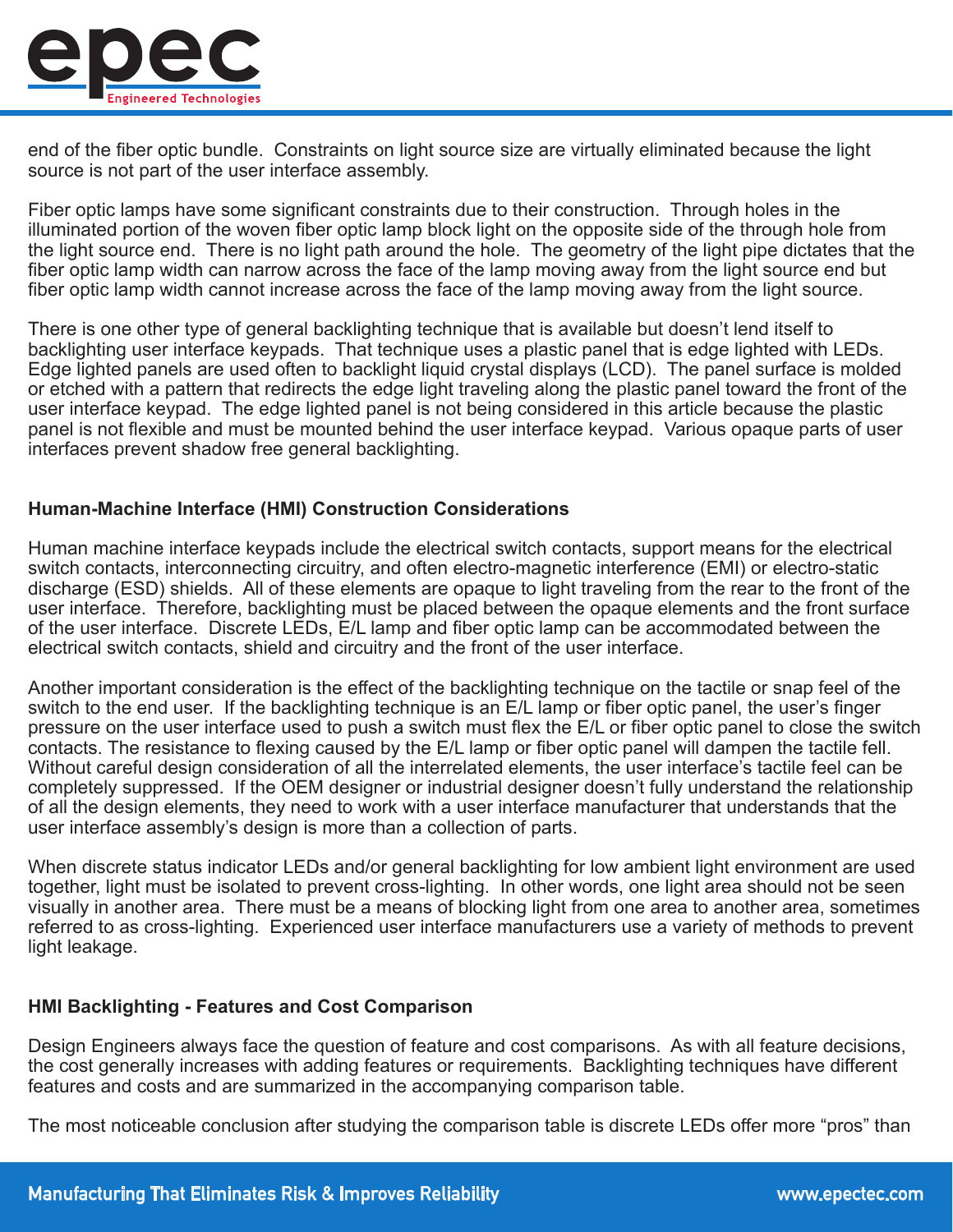

"cons" compared to either E/L lamps or fiber optic panels. This is not a "one size fits all" conclusion as there are combinations of requirements that will tilt the decision toward one of the two flat light solutions. Looking at two common styles of user interfaces will add clarity. The first approach features a printed graphic overlay as the exterior surface that is seen by the end user. This approach offers several advantages including a simple flat surface with pleasing aesthetics, sealed front surface and wide design latitude in physical layout. General backlighting for low ambient lighting is difficult with a graphic overlay as well as creating status indicators in the switch fields, also called key areas.

The second approach has more flexibility and in many ways offers the best of all approaches. Many high performance user interfaces are using molded silicone rubber boots to replace graphic overlays. Rubber boots add features of general low ambient light backlighting, status indicators including lighting the key field or switch area, a three dimensional front surface and complete exterior surface sealing. The molded rubber boot is a decorative mechanical component that presses against switches in the user interface assembly while preserving the tactile or snap feel of the switches. The rubber boot presses directly against the switch so tactile feel is not diminished by the stiffness of either an E/L lamp or fiber optic lamp.

An alternate version of the rubber boot as an actuator for the metal dome switches is a conductive rubber keypad. Although the conductive rubber keypad is popular among designers, the conductive rubber keypad is not appropriate for high performance, long life applications because this keypad cannot be sealed from airborne contamination. Consequently, the conductive rubber keypad degrades over time and usage including increased switch bounce, intermittent switches operation, and finally, open switches. As such, the conductive rubber keypad is not considered for this backlighting discussion.



**Figure 3.** Molded rubber boot with general backlighting and status LEDs

**Figure 4.** Molded rubber boot protruding through a bezel with translucent backlighted keytops

Rubber boots can be molded using translucent silicone rubber. The outside visual surface is coated with opaque colors with laser etching through the opaque colors to provide backlighting and status indicators. The translucent rubber is a wonderful light diffuser for discrete LEDs for low ambient lighting as well as status indicators. Additionally, switch fields / key areas / keytops can be backlighted. This feature allows a key area to be selectively illuminated. As the TV infomercial says, "And wait!" The keytop area can also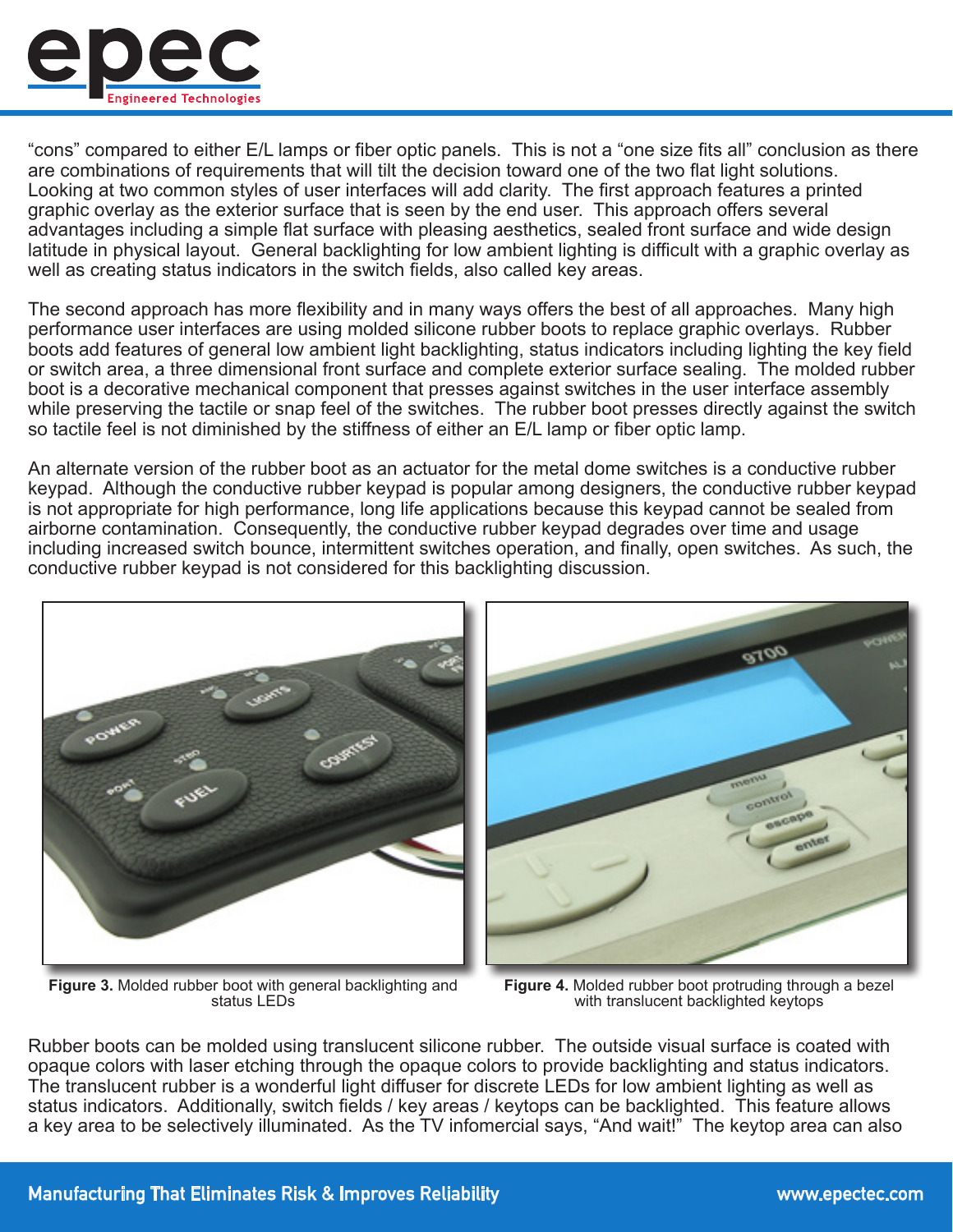

change color to indicate a function change as well as status using either bi-color LEDs or separate LEDs to backlight the keytop area.

## **Looking for the Best Backlighting Solution**

Distilling the backlighting option pros and cons with practical decisions about cost and high performance, there are two design approaches that stand above others. The first approach for backlighted user interface is a rigid "membrane" keypad based on a printed circuit board, with tactile metal dome switches, graphic overlay and discrete LEDs for status indicators. The printed circuit board supports and connects the switches, LEDs and another electro-mechanical parts including electrical connector, current limit resistors for the LEDs and other electronic parts. The graphic overlay provides the aesthetic or visual appeal to the end user with colors, logo, status indicator windows and switch areas or keytops over the metal dome switches. An ESD and EMI shield can be added under the graphic overlay to isolate unwanted electrical signals or static discharges from causing harm. The only feature that is not satisfied with this approach is general backlighting in low ambient light environment that allows the end user to easily operate the user interface in darkened areas.



**Figure 5.** User Interface with graphic overlay and status LEDs.

The second approach replaces the graphic overlay with a molded silicone rubber boot. The rubber boot can be molded using translucent white rubber that makes a great diffuser for backlighting for general, low ambient light environments. The rubber boot has a secondary manufacturing operation which adds a layer of translucent white on the front surface of the rubber boot, followed by a layer of opaque color. A computer guided laser is used to "etch" through the opaque color but leaves the translucent white layer intact. General backlighting is provided with a number of LEDs distributed evenly under the rubber boot.

When these LEDs are illuminated, the LED color shows through translucent rubber and illuminates the translucent white layer. Individual LEDs can be used for status indicators where needed. The status LEDs are generally brighter as unambiguous indicators. A means of isolating the bright LEDs to light specific areas of the rubber boot must be provided. Simple and low cost techniques block unintended light leakage. Besides simple LED status indicators, another option involves either molding a translucent keytop over the metal dome switch. The keytop can be illuminated by an LED mounted next to the metal dome switch to light the keytop.